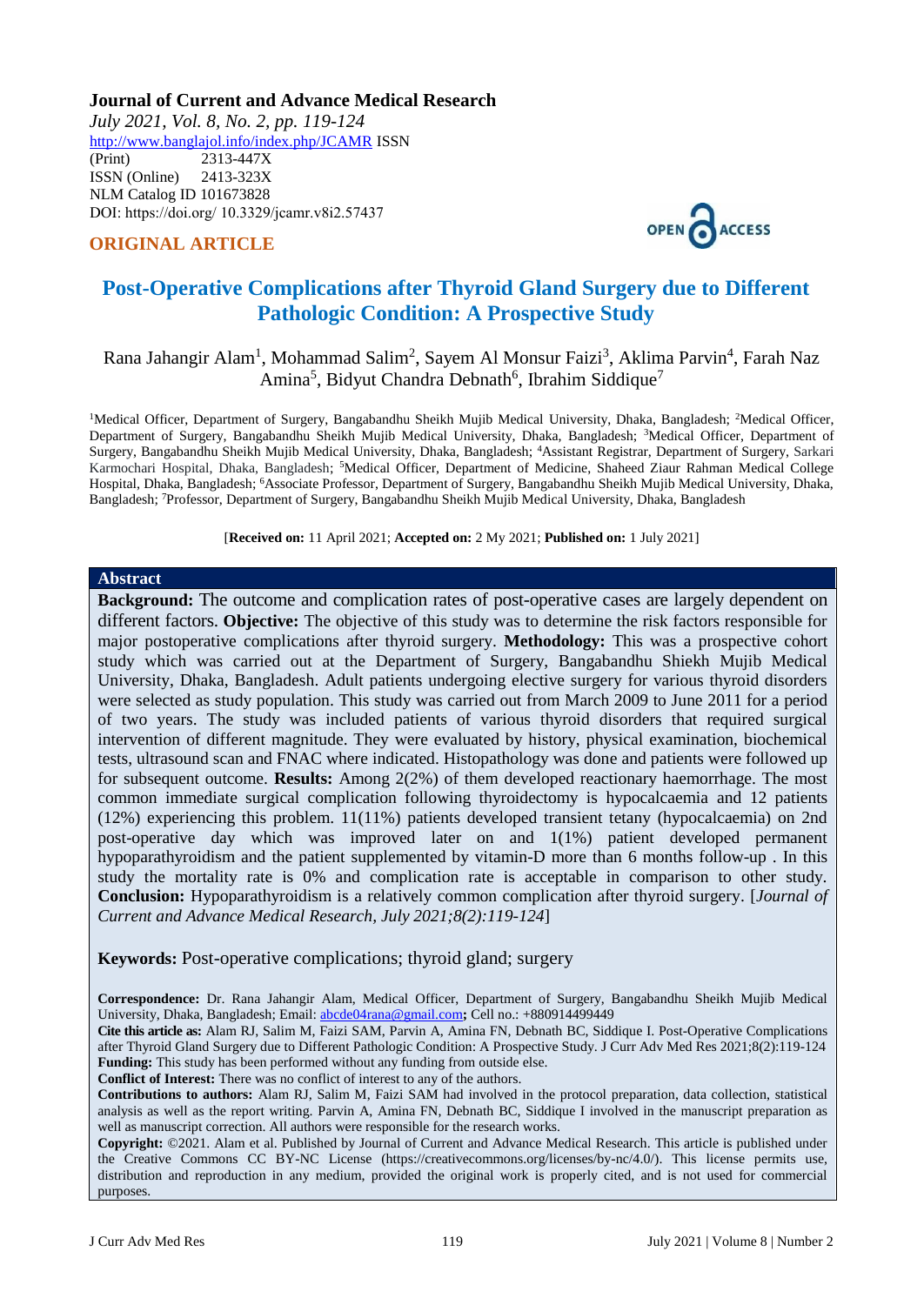# **Introduction**

Thyroidectomy is a very common surgical procedure worldwide and is performed by the surgeons with variable training and backgrounds such as general surgery, thoracic surgery, endocrine surgery, otorhinolaryngology, oncological surgery, and head and neck surgery<sup>1</sup>. Thyroid surgery has followed all the steps of evolution to reach the time of endoscopic surgery. Endoscopic thyroid surgery is also reported from Bangladesh<sup>2</sup>. Thyroid surgery is one of the most frequently performed surgical procedures worldwide<sup>3</sup>.

Repeat thyroid surgery should be avoided if at all possible because it carries a much greater risk of injury to the parathyroid and RL nerve than primary thyroid surgery<sup>4</sup>. Sometimes a more disappointing situation arises after subtotal thyroidectomy for multinodular goitre that is the pressure symptoms persists after the operation. This is because of a strategically placed residual nodule usually in the retro-oesophageal or retro-tracheal site<sup>5</sup>. This issue may be an argument for total thyroidectomy when there are associated pressure symptoms in multinodular goitre<sup>6</sup>. The present study focused on the major complications of thyroidectomy procedures amongst the patients with thyroid disorder. Commonly performed thyroid surgeries are total thyroidectomy, near total thyroidectomy, subtotal thyroidectomy, total thyroidectomy with functional neck dissection, completion thyroidectomy and hemithyroidectomy<sup>7</sup>.

Though thyroidectomy rarely is associated with mortality but many life threatening complications are not infrequent. Unless the surgeon is well trained and has adequate knowledge about the anatomy and pathologic basis of thyroid disorders, excellent results cannot be achieved<sup>8</sup>. Failure to follow the cardinal surgical principles may result in morbidity in a significant number of patients which could have been avoided<sup>9</sup>.

For proper thyroid surgery it needs to have complete support from the anesthiologist and also do need to have continuous monitoring of the patient pre operatively and port operatively<sup>10</sup>. In a tertiary level hospital like Bangabandhu Sheikh Mujib Medical University the facilities are available, that theaters are well equipped provision for operation. Post-operative care both the recovery room and also in ICU when there is need. But in district hospitals which are responsible for offering service to the most of the population all this services are not available; indeed it does not exist

in most of the district hospital in Bangladesh. Therefore it is difficult to perform thyroid surgery with same standard in district level hospitals where expertise, experience and skills for thyroid surgery are not adequate. The objective of this study was to determine the risk factors responsible for major postoperative complications after thyroid surgery.

# **Methodology**

This was a prospective cohort study. Adult patients undergoing elective surgery for various thyroid disorders were selected as study population. This study was carried out from March 2009 to June 2011 for a period of two years. This study was carried out at the Department of Surgery, Bangabandhu Shiekh Mujib Medical University, Dhaka. All adult patients (>18 years) were selected irrespective of sex and present clinically with thyroid disorders where surgery was indicated. Detailed histories of each of the patients were recorded emphasizing every aspects of presenting features, diagnostic criteria and management of cases and subsequent follow up. Pediatric patients, puberty goiter or asymptomatic multinodular goiter with severe co morbid diseases like IHD, neuropathy, and peripheral vascular disease were excluded from this study. Convenient sampling technique was applied. Every consecutive patient was fulfilled the inclusion criteria were included in the study. The study was included more than 100 patients of various thyroid disorders that required surgical intervention of different magnitude. They were evaluated by history, physical examination, biochemical tests, ultrasound scan and FNAC where indicated. Histopathology was done and patients were followed up for subsequent outcome. Patient's information was obtained by using predefined patients information sheet, which comprises structured questionnaire pre-operative and postoperative observation and follow up of the patients. Data were processed, edited and analyzed. Findings of the study were compiled and calculated quantitative data were described accordingly and some qualitative data were coded and analyzed. Ethical clearance was taken from the local ethics review committee.

# **Results**

A total number of 100 patients were recruited for this study. In this study age ranged was from 18 to 80 years. Most of the patients were in between 31 to 40 years (38%) and the maximum incidence in 3rd and 4th decade (Table 1).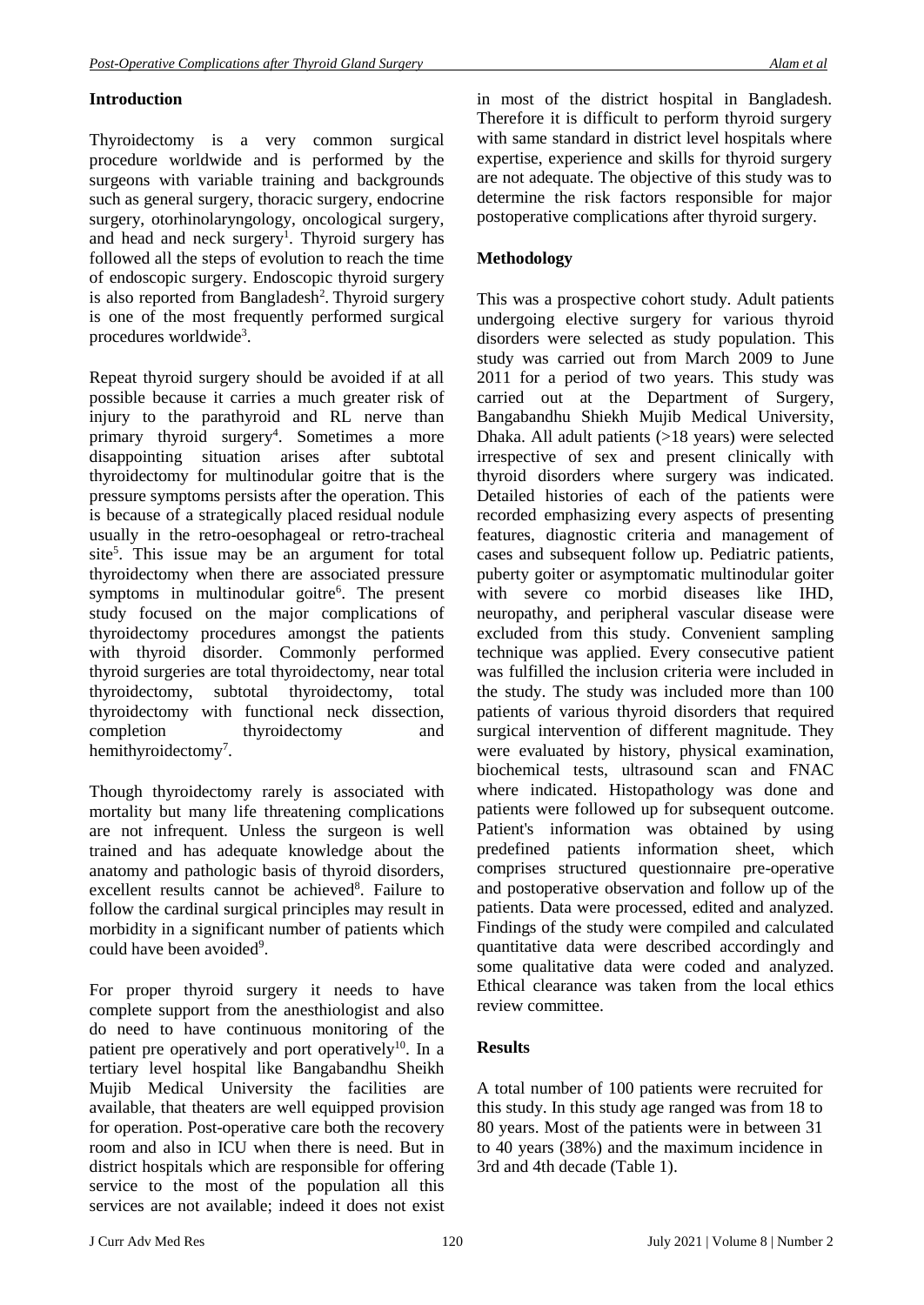| <b>Age Group</b>   | <b>Frequency</b> | <b>Percent</b> |
|--------------------|------------------|----------------|
| 18 to 30 Years     | 32               | 32.0           |
| 30 to 50 Years     | 50               | 50.0           |
| 50 to 70 Years     | 16               | 16.0           |
| More Than 70 Years |                  | 2.0            |
| <b>Total</b>       | 100              | 100.0          |

**Table 1: Age distribution among Study Population (n=100)**

Types of thyroid diseases where surgical interventions were carried out were simple multinodular goiter (46%), papillary carcinoma (32.0%), follicular carcinoma (4.0%), medullary carcinoma (2.0%), thyroiditis (8.0%), nodular goiter and adenoma (8.0%) which were confirmed by histopathological .examination (Table 2).

# **Table 2: Types of Thyroid Diseases among the Study Population**

| <b>Thyroid Diseases</b>  | <b>Frequency</b> | <b>Percent</b> |  |
|--------------------------|------------------|----------------|--|
| Simple multi-nodular     | 46               | 46.0           |  |
| goiter                   |                  |                |  |
| Papillary carcinoma      | 32               | 32.0           |  |
| Follicular carcinoma     |                  | 4.0            |  |
| Medullary carcinoma      | 2                | 2.0            |  |
| Thyroiditis              | 8                | 8.0            |  |
| Nodular goiter & Adenoma | 8                | 8.0            |  |
| <b>Total</b>             | 100              | 100.0          |  |

The different types of thyroidectomy were performed in this study. Majority of the operations were total thyroidectomy and near total thyroidectomy respectively (Table 3).

| <b>Name of Operations</b>                  | Simple          | Carcinoma  | Thyroiditis | Nodular goitre $\&$ |  |
|--------------------------------------------|-----------------|------------|-------------|---------------------|--|
|                                            | multinodular    | of thyroid | $(n=8)$     | Adenoma $(n=8)$     |  |
|                                            | goiter $(n=46)$ | $(n=38)$   |             |                     |  |
| Hemithyroidectomy                          |                 |            |             |                     |  |
| Subtotal Thyroidectomy                     |                 |            |             |                     |  |
| Near total Thyroidectomy                   | 12              |            |             |                     |  |
| <b>Total Thyroidectomy</b>                 | 24              | 18         |             |                     |  |
| <b>Total Thyroidectomy with Functional</b> |                 |            |             |                     |  |
| <b>Neck Dissection</b>                     |                 |            |             |                     |  |
| <b>Completion Thyroidectomy</b>            |                 |            |             |                     |  |

| <b>Postoperative Complications</b>      | <b>Operative Procedure</b>   |                                          |                                                           |                                 |                                                           |                                        |
|-----------------------------------------|------------------------------|------------------------------------------|-----------------------------------------------------------|---------------------------------|-----------------------------------------------------------|----------------------------------------|
|                                         | Hemithyroidctomy<br>$(n=12)$ | thyroidectomy<br>Subtotal<br>$\tilde{a}$ | thyroidectomy<br>total<br>$-20$<br>Near <sub>1</sub><br>⋰ | Total thyroidectomy<br>$(n=44)$ | dissection<br>Total thyroidectomy<br>with Neck<br>$(n=8)$ | $(n=6)$<br>thyroidectomy<br>Completion |
| Reactionary haemorrhage                 |                              |                                          |                                                           |                                 |                                                           |                                        |
| Temporary vocal cord palsy (RLN Injury) |                              |                                          |                                                           |                                 |                                                           |                                        |
| Permanent Vocal cord palsy (RLN Injury) |                              |                                          |                                                           |                                 |                                                           |                                        |
| Temporary parathyroid insufficiency     |                              |                                          | 3                                                         | 4                               | 2                                                         |                                        |
| Permanent parathyroid insufficiency     |                              |                                          |                                                           |                                 |                                                           |                                        |

Pie diagram had shown the major complications of thyroidectomy. Out of 100 cases 2 patients developed post-operative haemorrhage, 12 patients developed hypoparathyroidism and 2 patients developed recurrent laryngeal nerve injury (Figure  $D<sub>1</sub>$ 

Among 100 patients incidence of temporary hypoparathyroidism was more and permanent vocal cord palsy was nil and in unilateral procedure complication rate was low (Table 4).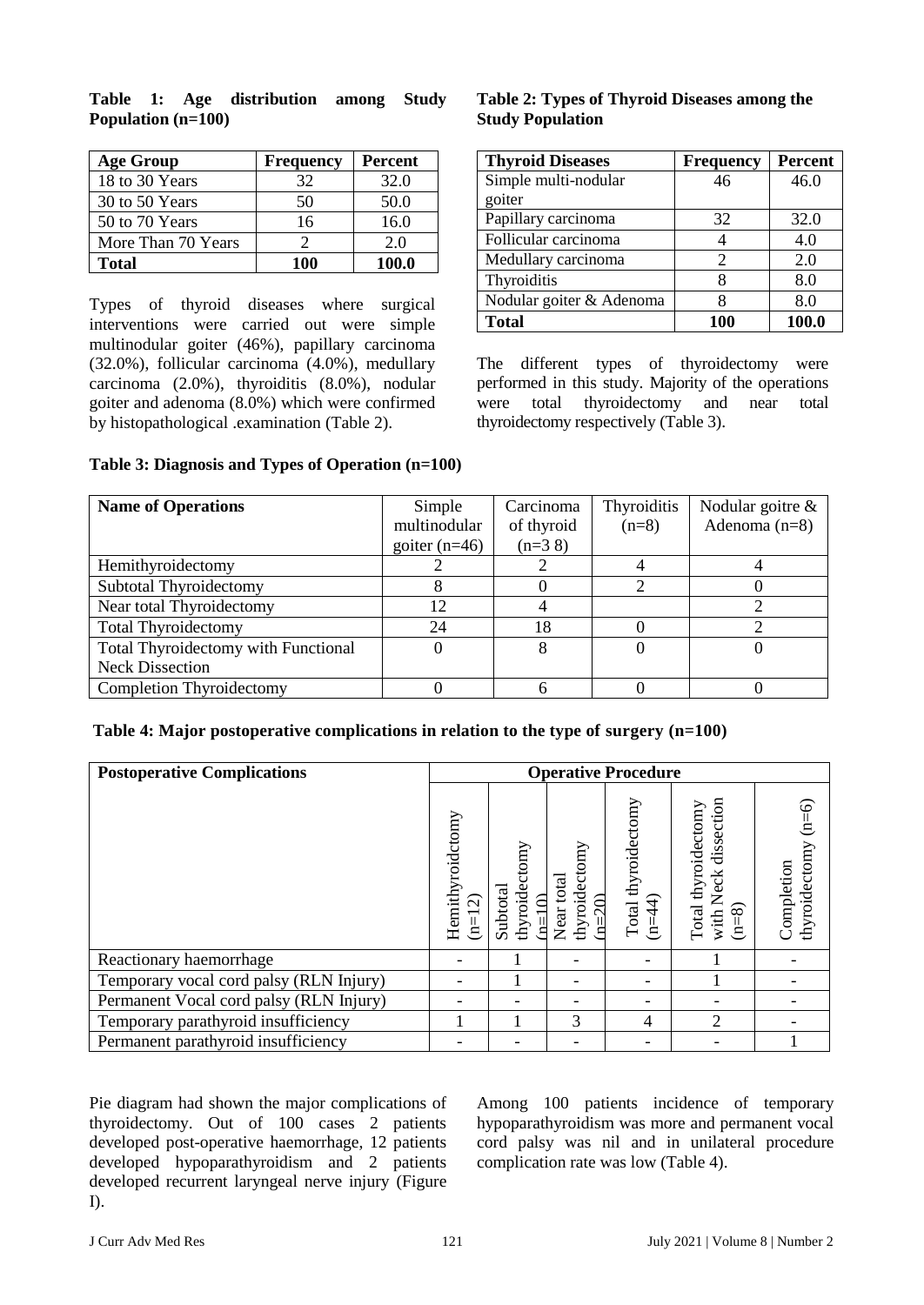

#### **Figure I: Major Complications of thyroidectomy (n=100)**

#### **Discussion**

In this study 100 patients were included who underwent surgical treatment for various thyroid disorders in the department of surgery of BSMMU, Dhaka from March 2009 to June 2011. The diagnoses of all these cases were established preoperatively by various thyroid function tests and later confirmed by histological examinations. Age of the patient ranged from 18 to 80 years and the maximum incidence in 3rd and 4th decade. Khanzada et  $al<sup>4</sup>$  in their study found the maximum incidence in 3rd decade which result is more or less similar to this study.

In this series most of patients presented with simple multinodular goitre and carcinoma of thyroid with or without metastasis which were confirmed by histopathological examination. Out of 100 cases majority of the operations were total thyroidectomy (44.0%) and near total thyroidectomy (20.0%) respectively. In simple multinodular goitre total thyroidectomy were done in 24 cases to prevent recurrence, toxicity, malignancy and reduce risk of reoperation. In this study for malignant diseases total thyroidectomy, total thyroidectomy with neck dissection and completion thyroidectomy were done in 18, 8 and 6 cases respectively. Despite the higher morbidity, total thyroidectomy is emerging as an attractive surgical option even for benign thyroid disease due to the risk of sub clinical (occult) malignancy, the possibility of goiter relapse as well as of the increased risk of complications following reoperation $11-12$ .

Among 100 patients l6 patients developed postoperative complications where the incidence of parathyroid insufficiency were high (11.0%), which

were more common in bilateral procedures and carcinoma thyroid in this study. Chow et  $al<sup>11</sup>$  in there study found parathyroid insufficiency approximate 30.0%. Hypoparathyroidism, however, is a relatively common complication after surgery for thyroid cancer.

Out of 100 cases 16 patients developed postoperative complications, 2 of these patients developed post-operative haematoma. Both of them were subjected to bilateral procedure. In this study drains were kept deep to strap muscles in all bilateral procedures and selected unilateral procedures. Wound exploration revealed oozing from thyroid remnant in one patient and another one from middle thyroid vein due to diathermy at the time of surgery and not ligated. A haematoma deep to the cervical fascia is usually due to reactionary haemorrhage from one of the thyroid arteries; occasionally, haemorrhage from a thyroid remnant or a thyroid vein may be responsible. This is a rare but desperate emergency requiring urgent decompression by opening the layers of the wound, not simply the skin closure, to relieve tension before urgent transfer to theatre to secure the bleeding vessel<sup>9</sup>. There is no definite evidence that drains prevent haematoma or seroma formation and controversy still remains regarding the use of drains after thyroid surgery. It has also been reported that patients with drains had longer postoperative hospital stay and longer duration of postoperative pain. Similar result was experienced by Debry and  $colleagues<sup>13</sup>$ . Drain should not be a substitute for intra-operative haemostasis. In the study of Karamanakos et al $10$  in Greece they found that postoperative haematoma occurred in 27 (1.3%) patients out of 2043 patients. In all but one case, a drain was placed.

Haemorrhage into the thyroid bed following thyroidectomy is a life threatening condition. Accumulation of blood within the visceral compartment of neck results in tracheal compression laryngeal oedema and respiratory distress. Respiratory distress from a wound haematoma should be managed, if necessary cut the neck stitch at bed side and haematoma should be evacuated by reoperation. During operation, haemorrhage can be avoided by positioning the patient with the neck hyper extended and the head of the operating table elevated at  $30^\circ$ . This position provides excellent exposure and reduces cervical venous pressure. Substantial blood vessels in the operative field should be tied with fine vicril ligature. Whereas small vessels can be managed with the bipolar diathermy<sup>14</sup>. Methylcellulose (surgical) can also be used effectively to manage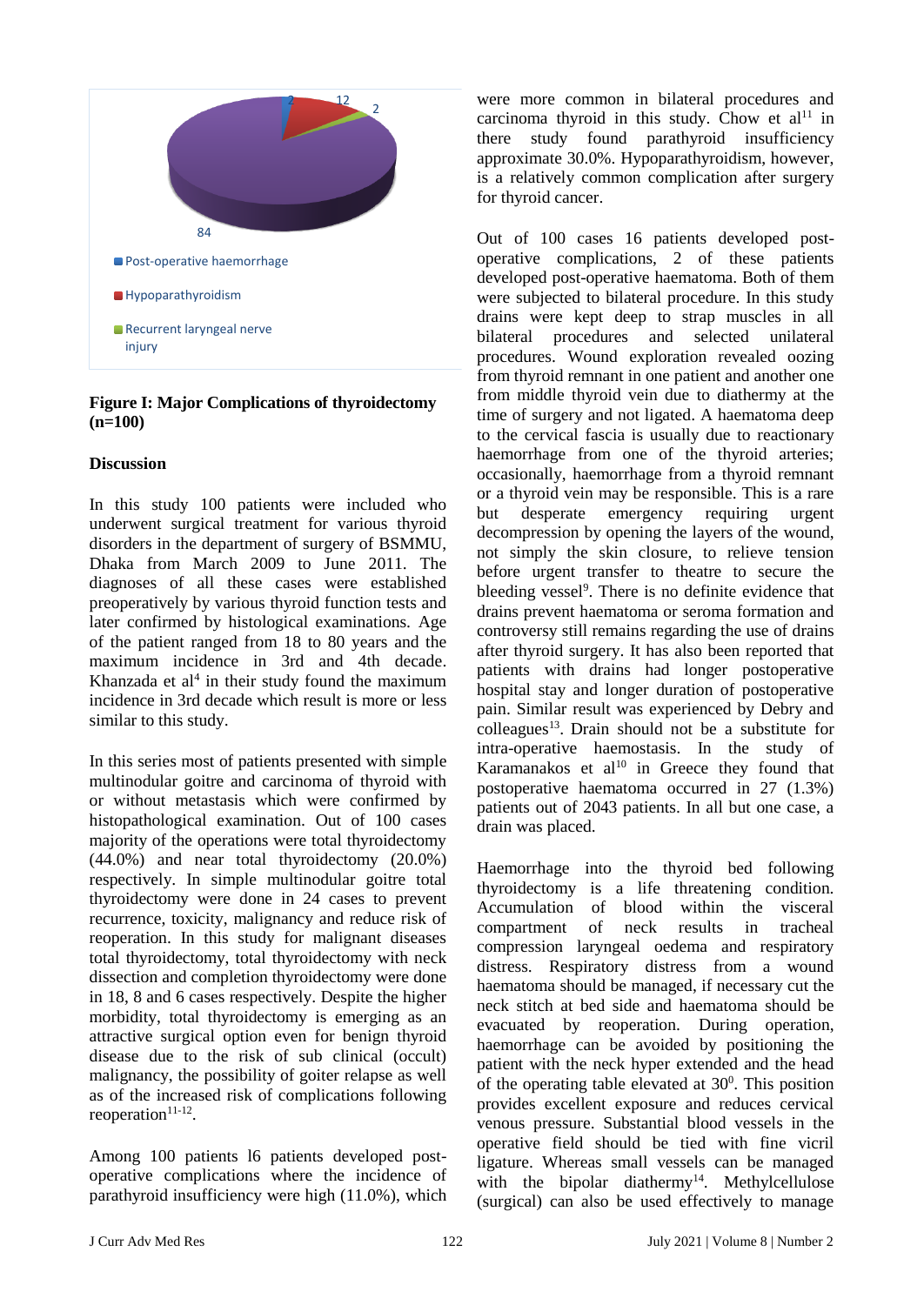bleeding from the cut surface of the thyroid gland. Most surgeons favor the use of a small caliber closed suction drain for the 1st 24 hours to remove blood and serum from operative bed.

In this series 11 patients developed post-operative transient hypoparathyroidism and 1 patient developed permanent hypoparathyroidism. Transient parathyroid insufficiency patients were recovering within 3 weeks to 6 months. Permanent hypoparathyroidism was defined as hypocalcaemia symptoms plus a requirement for oral vitamin D and calcium 6 months after thyroidectomy<sup>15</sup>. In another study, hypoparathyroidism, defined functionally on the basis of requirement of calcium supplementation 1 year after surgery. Majid and Siddique<sup>9</sup> in their study found 52 patients (8.69%) developed parathyroid insufficiency, among 51 patients (8.52%) developed transient hypoparathyroidism and (0.16%) developed permanent hypoparathyroidism. Karamanakos et  $al<sup>10</sup>$  in his study found the rates of transient and permanent hypoparathyroidism were 27.8% and 4.8% respectively. Incidence of parathyroid insufficiency was higher in bilateral procedures in comparison to unilateral ones in this series. The most common immediate surgical complication following total thyroidectomy is hypocalcaemia with more than 6% of patients experiencing this problem according to a otolaryngology report<sup>16</sup>.

The etiology of transient hypocalcaemia after thyroidectomy is still controversial. Though direct trauma to the parathyroid glands, devascularization or inadvertent excision of the parathyroid glands can impose significant hypocalcaemia, review of recent literatures suggested it to be multifactorial. Some have suggested that nonspecific haemodilution associated with the stress of surgery is responsible<sup>17</sup>. The non-capsular dissection technique may be another cause for the high incidence of hypoparathyroidism, as the parathyroid gland is vulnerable to devascularization or inadvertent removal with the thyroid gland during such a procedure. The fact that hypoparathyroidism did not occur in any case undergoing near total thyroidectomy for toxic goitre, supports the success of capsular dissection to reduce this complication<sup>18</sup>.

Others stated that transient hypocalcaemia following subtotal thyroidectomy is due to a reduction in the renal tubular reabsorption of calcium<sup>19</sup>. The cause of transient hypocalcaemia after surgery is not clearly understood. It may be attributable to temporary hypoparathyroidism caused by reversible ischemia to the parathyroid glands, hypothermia to the glands, or release of

endothelin-1. Endothelin-1 is an acute-phase reactant known to suppress PTH production. PTH increases serum calcium levels by causing bone resorption, increasing renal absorption of calcium and stimulating the synthesis of the biologically active form of vitamin D (1,25-dihydroxy vitamin D) which increase serum calcium level by means of a number of mechanisms, including increasing the intestinal absorption of calcium<sup>15</sup>.

The key to parathyroid preservation is to identify the parathyroids and preserve their blood supply by ligation all vessels distal to them or to ligate the vessels as close as possible. But the number of parathyroid glands preserved in situ did not help predict the duration of post-surgical calcium treatment, nor the final outcome of hypocalcaemia<sup>17</sup>. . Furthermore, devascularized gland should be removed, cut into 1 to 2 mm pieces and reimplanted into a pocket created in the sternocleidomastoid muscle or strap muscle. The location may be marked with a permanent suture or a metallic hemoclip for easier identification in any future surgeries<sup>18</sup>.

In this series transient paralysis of RLN occurred in 2 patients (2%) and showed post-operative voice change which recovered in 3 weeks to 3months. Both of them were carcinoma patients and bilateral procedures were done. Among 38 cancer patients 36 were done bilateral procedures and in 4 cases not possible to identification of RLN at the time of operation. Loss of function can be caused by transection, ligation, traction, contusion, crush, diathermy bum or even a compromised blood supply. The consequence is vocal cord paresis or paralysis. Unilateral paralysis results in hoarseness and worsening voice. Bilateral vocal cord palsy causes partial airway obstruction leading to stridor, respiratory distress or both. Transient paralysis may result from pressure on the nerve by clot or by edema in which case recovery is anticipated. In this study there was not found any patient of permanent paralysis of RLN.

Recurrent laryngeal nerve palsy is the most serious complication in thyroid surgery, resulting in significant impairment of the quality of life and having a negative impact on job performance. The incidence of RLNP varies from 0.0% to 4.0% and has been related to the extent of thyroidectomy, the presence of Graves' disease, thyroid carcinoma and the need for reoperation. Karamanakos et al $10$  in his study found that the transient RLNP occurred in 34(1.6%) patients and permanent in 19(0.9%) patients.